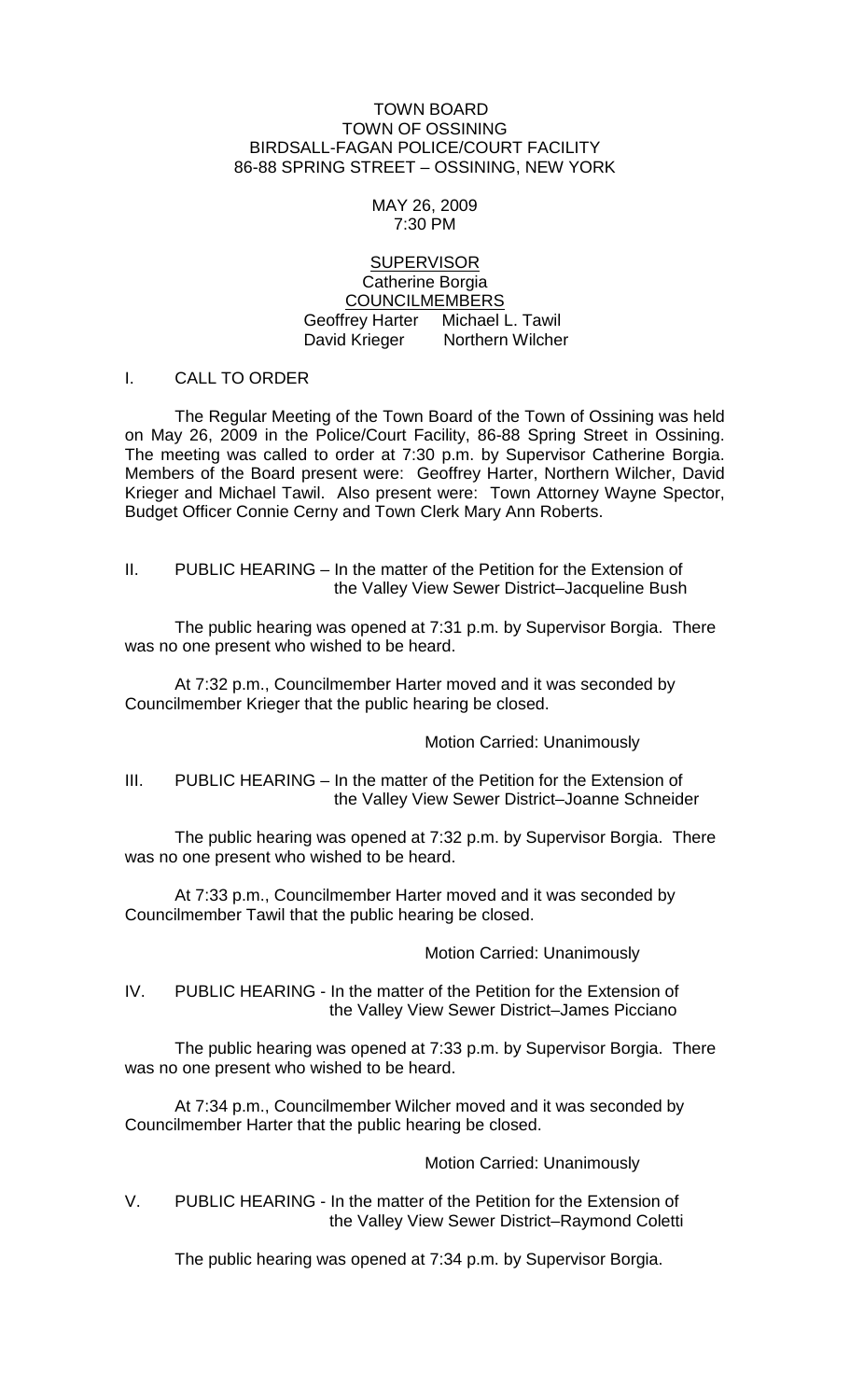At 7:35 p.m., Councilmember Wilcher moved and it was seconded by Councilmember Harter that the public hearing be closed.

Motion Carried: Unanimously

VI. PUBLIC HEARING - In the matter of the Petition for the Extension of the Valley View Sewer District–Herbert Olmstead Sr.

The public hearing was opened at 7:35 p.m. by Supervisor Borgia. There was no one present who wished to be heard.

At 7:36 p.m., Councilmember Tawil moved and it was seconded by Councilmember Krieger that the public hearing be closed.

Motion Carried: Unanimously

## VII. ANNOUNCEMENTS

## Shared Services Ad Hoc Committee

The Ad Hoc Shared Services Committee is being established to study the cost efficient ways of sharing services between the Town of Ossining, Village of Ossining and Village of Briarcliff Manor. Each municipality is designating two (2) members to serve on this committee. The Town of Ossining has selected the following members from the Unincorporated Area: Subrata Chakravarty and Kimberlie A. Jacobs.

Councilmember Krieger announced that the Ossining Public Library will hold its Annual Spring Book Sale with an Early Bird Special on June 5, 2009 from 11 a.m. – 3 p.m. in the lower parking lot. The sale will continue on June 6, 2009 from 9 a.m.  $-4$  p.m. and on June 7, 2009 from 12 noon  $-7$  p.m. in the Theater. Also on June 7, 2009 the Celebration of the 400<sup>th</sup> Anniversary of Henry Hudson will take place beginning at 9 a.m. with the Parade of Tall Ships coming up the Hudson followed by a Taste of Ossining with many of the restaurants participating. There will be music throughout the day and also activities for the children.

Councilmember Tawil reminded everyone that Ossining is the "Volunteer Spirited Town." The Town is seeking citizens to serve on the Board of Ethics. This Board was formed in the 70's, however, it has not been staffed. Town Attorney Wayne Spector will be the employee representative as well as the counsel to this Board. The Town is looking for volunteers with legal or regulatory experience. If you are interested, please send a letter of interest as well as a resume to Jane Kanning, Town of Ossining, 16 Croton Avenue, Ossining, New York 10562.

Supervisor Borgia announced that the Code is on line for those interested in doing research of local laws. The Town is also looking for High School or College students to serve as interns in the Supervisor's office. On Memorial Day the Town Board participated in two parades; one in the Village of Ossining and the other in the Village of Briarcliff Manor. There were moving ceremonies at the end of each parade commemorating those who died defending our Country. Also discussed were two items on this evening's agenda; Shared Services Ad Hoc Committee as well as Resolution J (ICLEI Membership & Cities for Climate Protection).

VIII. PUBLIC COMMENT ON AGENDA ITEMS – There was no one present who wished to comment.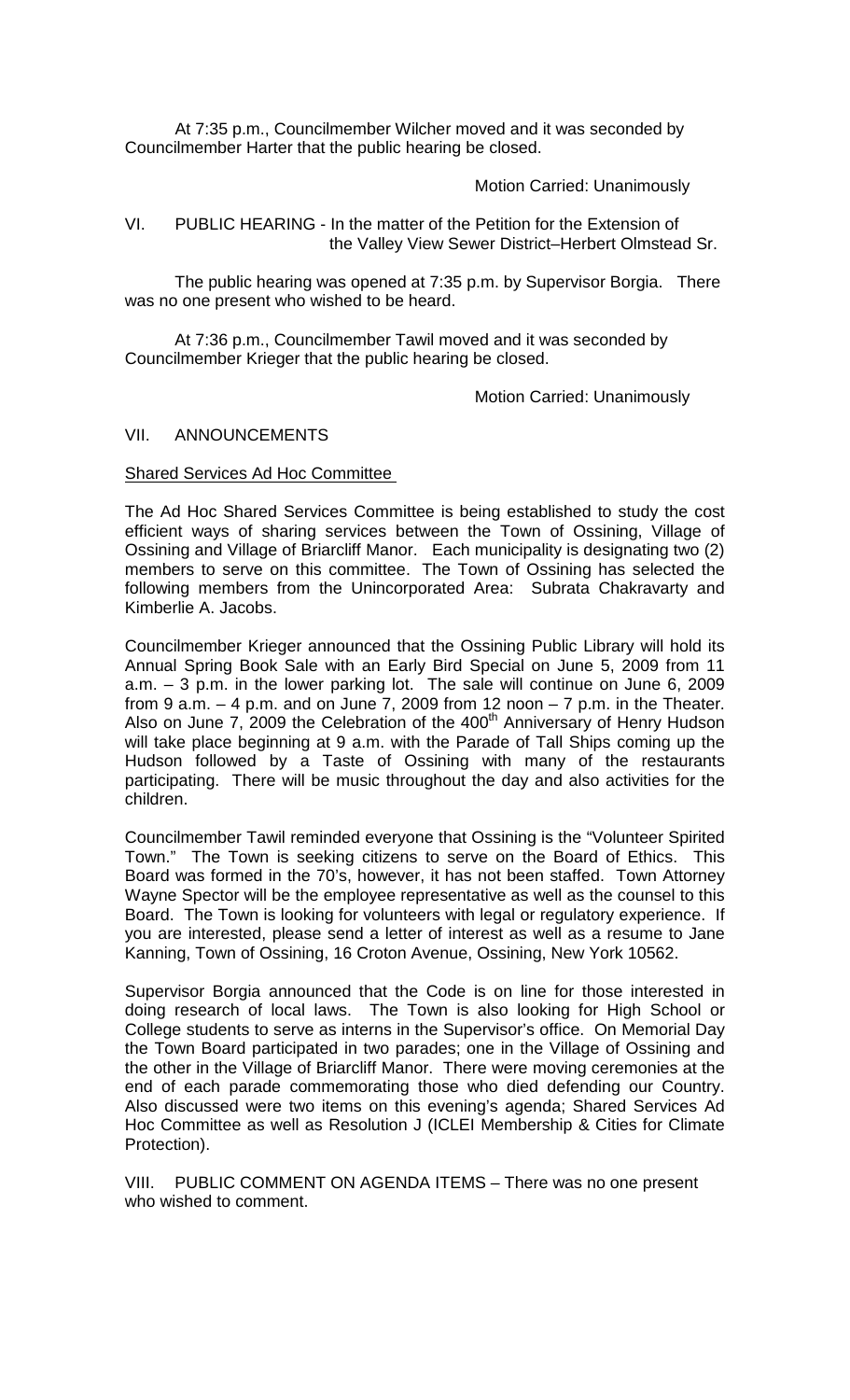# IX. BOARD RESOLUTIONS

## A. Approval of Minutes – May 12, 2009

Councilmember Tawil moved and it was seconded by Councilmember Krieger that the following be approved:

Resolved, that the Town Board of the Town of Ossining hereby approves the Minutes of the May 12, 2009 Regular Meeting as presented.

## Motion Carried: Unanimously

## B. Approval of Voucher Detail Report

Councilmember Tawil moved and it was seconded by Councilmember Wilcher that the following be approved:

Resolved, that the Town Board of the Town of Ossining hereby approves the Voucher Detail report dated May 26, 2009 in the amount of \$291,932.88.

#### Motion Carried: Unanimously

#### C. Call for a Public Hearing in the Matter of Local Law No. 1, 2009, Taxation of Converted Condominiums

Councilmember Krieger moved and it was seconded by Councilmember Wilcher that the following resolution be approved:

Resolved, that the Town Board of the Town of Ossining hereby calls for a Public Hearing in the matter of Local Law No. 1, 2009, Taxation of Converted Condominiums, a local law amending Chapter 180 of the Town Code of the Town of Ossining entitled "Taxation" to enact a new Article IX entitled "Taxation of Converted Condominiums", to take place at the Birdsall/Fagan Police Court, 86-88 Spring Street, Ossining, New York at 7:30 p.m. on June 9, 2009.

#### Motion Carried: Unanimously

#### D. Appointment-Citizen Finance Advisory Committee

Councilmember Krieger moved and it was seconded by Councilmember Wilcher that the following resolution be approved:

Resolved, that the Town Board of the Town of Ossining hereby appoints Carlos Desmaras, Somerstown Road, Ossining, to the Citizen Finance Advisory Committee for a five year term expiring December 31, 2014.

#### Motion Carried: Unanimously

# E. Appointment-Citizen Finance Advisory Committee

Councilmember Harter moved and it was seconded by Councilmember Tawil that the following resolution be approved:

Resolved, that the Town Board of the Town of Ossining hereby appoints Ingrid M. Richards, Morningside Drive, Ossining, to the Citizen Finance Advisory Committee for a one year term expiring May 26, 2010 .

Motion Carried: Unanimously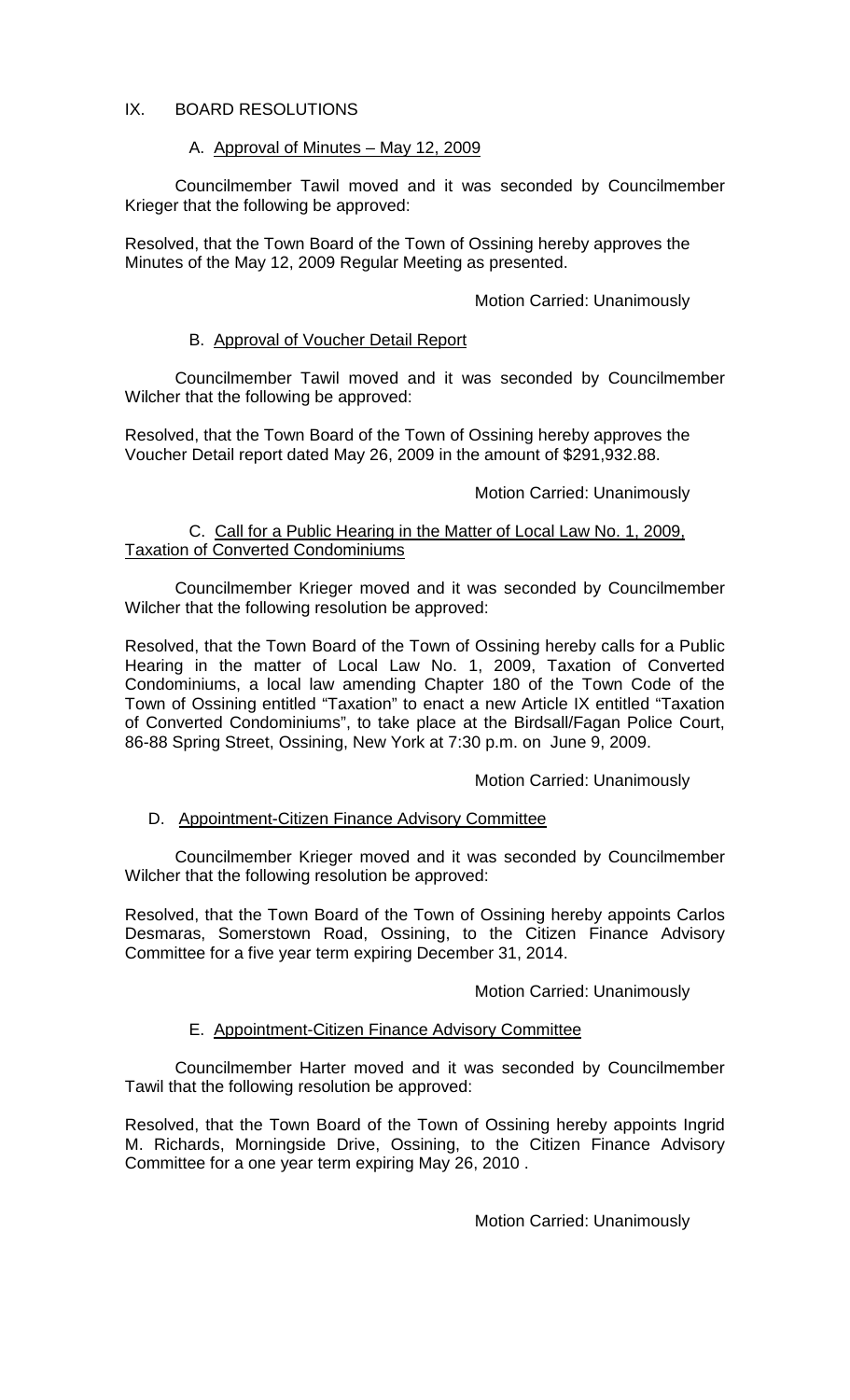# F. Appointment-Zoning Board of Appeals

Councilmember Tawil moved and it was seconded by Councilmember Krieger that the following resolution be approved:

Resolved, that the Town Board of the Town of Ossining hereby appoints Ingrid M. Richards, Morningside Drive, Ossining, to the Zoning Board of Appeals for a five year term expiring December 31, 2014.

## Motion Carried: Unanimously

# G. Taxes-Foreclosure 2009 Title Search

Councilmember Krieger moved and it was seconded by Councilmember Wilcher that the following resolution be approved:

Resolved, that the Town Board of the Town of Ossining hereby authorizes Maureen Redmond of Judicial Title Insurance Agency, Inc. to perform the title and lien searches required in connection with the 2009 In Rem foreclosure proceedings at a fee of \$250 per parcel.

## Motion Carried: Unanimously

## H. Taxes-In Rem Foreclosure-Re-appointment

Councilmember Krieger moved and it was seconded by Councilmember Harter that the following resolution be approved:

Resolved, that the Town Board of the Town of Ossining hereby appoints Mark S. Tulis, Esq. of Oxman, Tulis, Kirkpatrick, Whyatt & Geiger LLP, 120 Bloomingdale Road, White Plains, New York as Special Counsel to conduct In Rem foreclosure proceedings upon its tax liens appearing in the 2008 list of delinquent taxes as to which payment has not been made. Compensation to Mr. Tulis shall be in accordance with his letter to the Town of Ossining dated May 14, 2009.

#### Motion Carried: Unanimously

# I. New York State Environmental Facilities Corporation-Green Innovation Grant Program

Councilmember Krieger moved and it was seconded by Councilmember Tawil that the following resolution be approved:

Whereas, the New York State Environmental Facilities Corporation established the Green Innovation Grant Program(GIGP) to help NYS communities preserve and create jobs, promote economic recovery and invest in environmental protection and green innovation that will provide short and long-term economic benefits. Funding for the program was authorized by the American Recovery and Reinvestment Act of 2009 and is being implemented through the NYS Clean Water and Drinking Water State Revolving Funds; and

Whereas, payments in an amount up to 90% of eligible project costs may be provided to eligible recipients with GIGP projects that comply with all requirements and the recipient must contribute at least 10% matching funds under this program, which may include direct cash funding or documented in-kind services; now therefore be it

Resolved, that the Town Board of the Town of Ossining hereby authorizes the Supervisor to submit an application to New York State Environmental Facilities Green Innovation Grant Program (GIGP) for the Stormytown Road and Stonegate Road pump station elimination projects.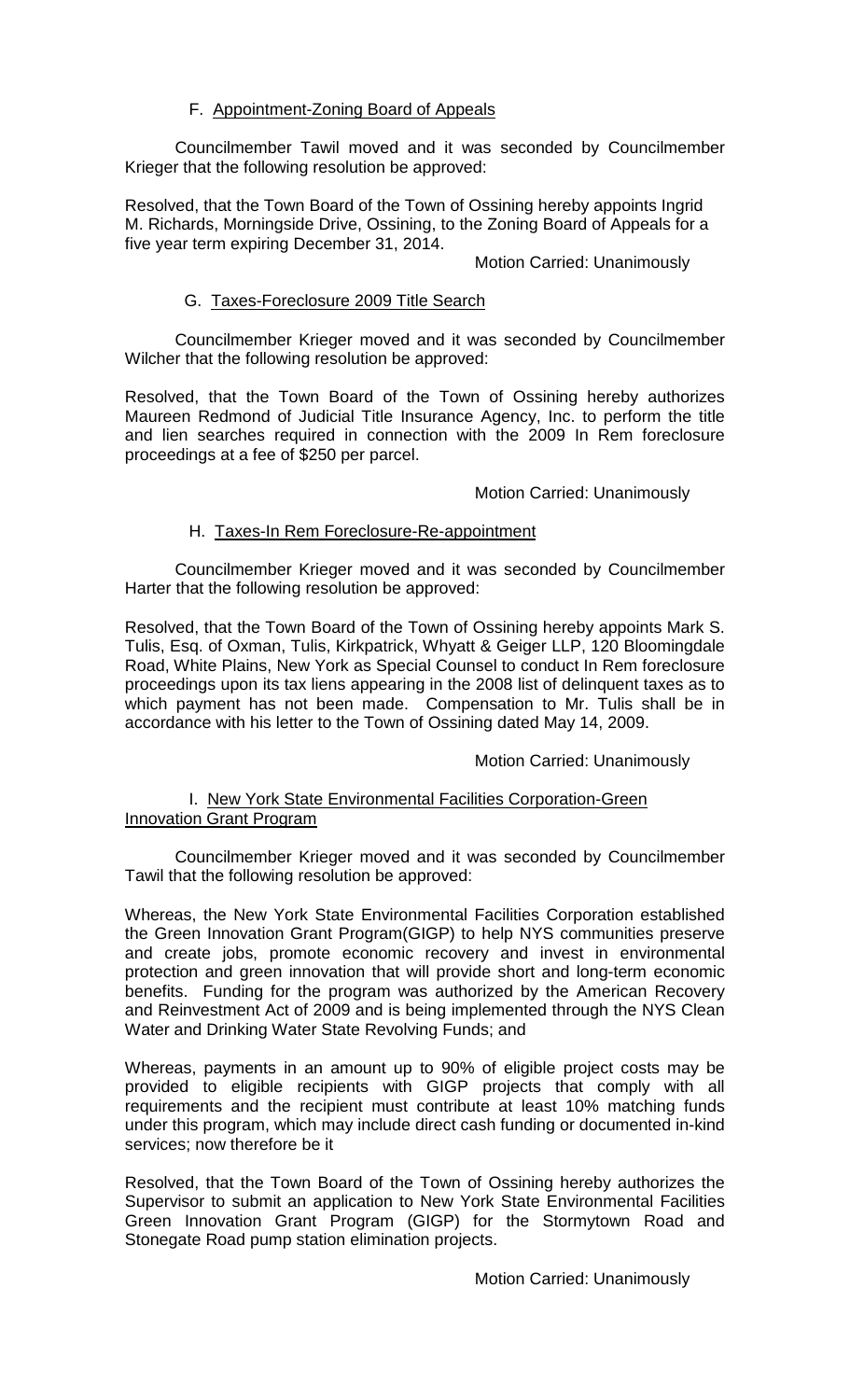#### J. ICLEI Membership & Cities for Climate Protection

Councilmember Tawil moved and it was seconded by Councilmember Wilcher that the following resolution be approved:

WHEREAS, scientific consensus has developed that carbon dioxide  $(CO<sub>2</sub>)$  and other greenhouse gases released into the atmosphere have a profound effect on the Earth's climate; and

WHEREAS, the 2007 Fourth Assessment Report from the Intergovernmental Panel on Climate Change (IPCC) states that it is very likely that most of the observed increases in globally averaged temperatures since the mid-20<sup>th</sup> century are due to human-induced greenhouse gas emissions; and

WHEREAS, in 2006 the U.S. National Climatic Data Center confirmed clear evidence of human influences on climate due to changes in greenhouse gases; and

WHEREAS, the U.S. Conference of Mayors endorsed the 2005 U.S. Mayors' Climate Protection Agreement initiated by Seattle Mayor Nickels and signed by more than 900 mayors in the United States as of March 2009; and

WHEREAS, the Urban Environmental Accords adopted by local government delegates during UN World Environment Day 2005 call for reduced emissions through energy efficiency, land use and transportation planning, waste reduction, and wiser energy management; and

WHEREAS, in 2003 the American Geophysical Union adopted a Statement noting that human activities are increasingly altering the Earth's climate and that natural influences cannot explain the rapid increase in near-surface temperatures observed during the second half of the  $20<sup>th</sup>$  century; and

WHEREAS, in 2001, at the request of the Administration, the National Academy of Sciences (NAS) reviewed and declared global warming a real problem likely due to human activities; and

WHEREAS, the 2000 U.S. Global Change Research Program's (USGCRP) First National Assessment indicated that global warming has begun; and

WHEREAS, 162 countries including the United States pledged under the United Nations Framework Convention on Climate Change to reduce their greenhouse gas emissions; and

WHEREAS, energy consumption, specifically the burning of fossil fuels, accounts for more than 80% of U.S. greenhouse gas emissions; and

WHEREAS, local government actions taken to reduce greenhouse gas emissions and increase energy efficiency provide multiple local benefits by decreasing air pollution, creating jobs, reducing energy expenditures, and saving money for the local government, its businesses, and its residents; and

WHEREAS, ICLEI – Local Governments for Sustainability is a membership association of local governments committed to advancing climate protection and sustainable development;

NOW THEREFORE, BE IT RESOLVED, that the Town of Ossining, New York will join ICLEI as a Full Member and pledges to take a leadership role in promoting public awareness about the causes and impacts of climate change.